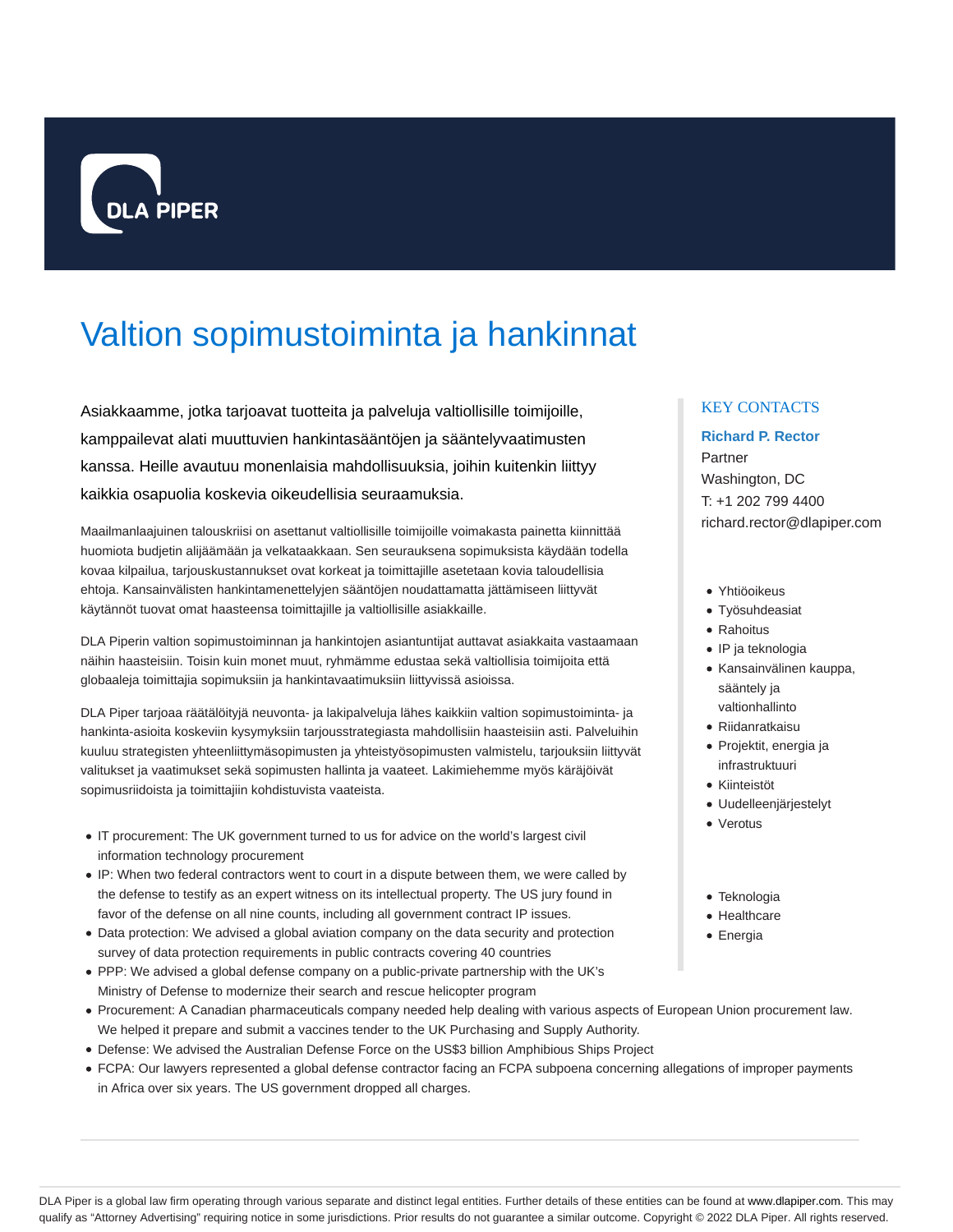# **Publications**

**Employment law in 5: 5 developments to read for June in less than 5 minutes**

8 June 2022 5 developments to read for June in less than 5 minutes.

**Nonsolicitation agreements face antitrust scrutiny**

16 May 2022

Some of the court's rulings in the case may be relied on by the government as it continues to focus on non-solicitation and no-poach agreements.

**Employment law in 5: 5 developments to read for May in less than 5 minutes**

5 May 2022 5 developments to read for May in less than 5 minutes.

**District Court confirms that noncompliance with cybersecurity requirements may lead to False Claims Act liability**

16 February 2022 Key details and implications for contractors.

**Court of Federal Claims judge splits from precedent regarding the availability of key personnel**

14 February 2022

The decision departs from US Government Accountability Office decisions providing that offerors have a "duty" to advise the procuring agency of changes in proposed key personnel after proposal submission but prior to award.

**Medicare audit? CMS expands ability to revoke for non-compliant billing**

14 February 2022 These broad revisions provide CMS with greater revocation authority.

**With Civil Cyber-Fraud Initiative, government sharpens focus on cybersecurity obligations for government contractors**

13 December 2021

Deploying the False Claims Act to pursue cybersecurity-related fraud.

**Increased contractor discretion in COVID-19 Executive Order 14042**

8 November 2021

DLA Piper is a global law firm operating through various separate and distinct legal entities. Further details of these entities can be found at www.dlapiper.com. This may qualify as "Attorney Advertising" requiring notice in some jurisdictions. Prior results do not guarantee a similar outcome. Copyright © 2022 DLA Piper. All rights reserved.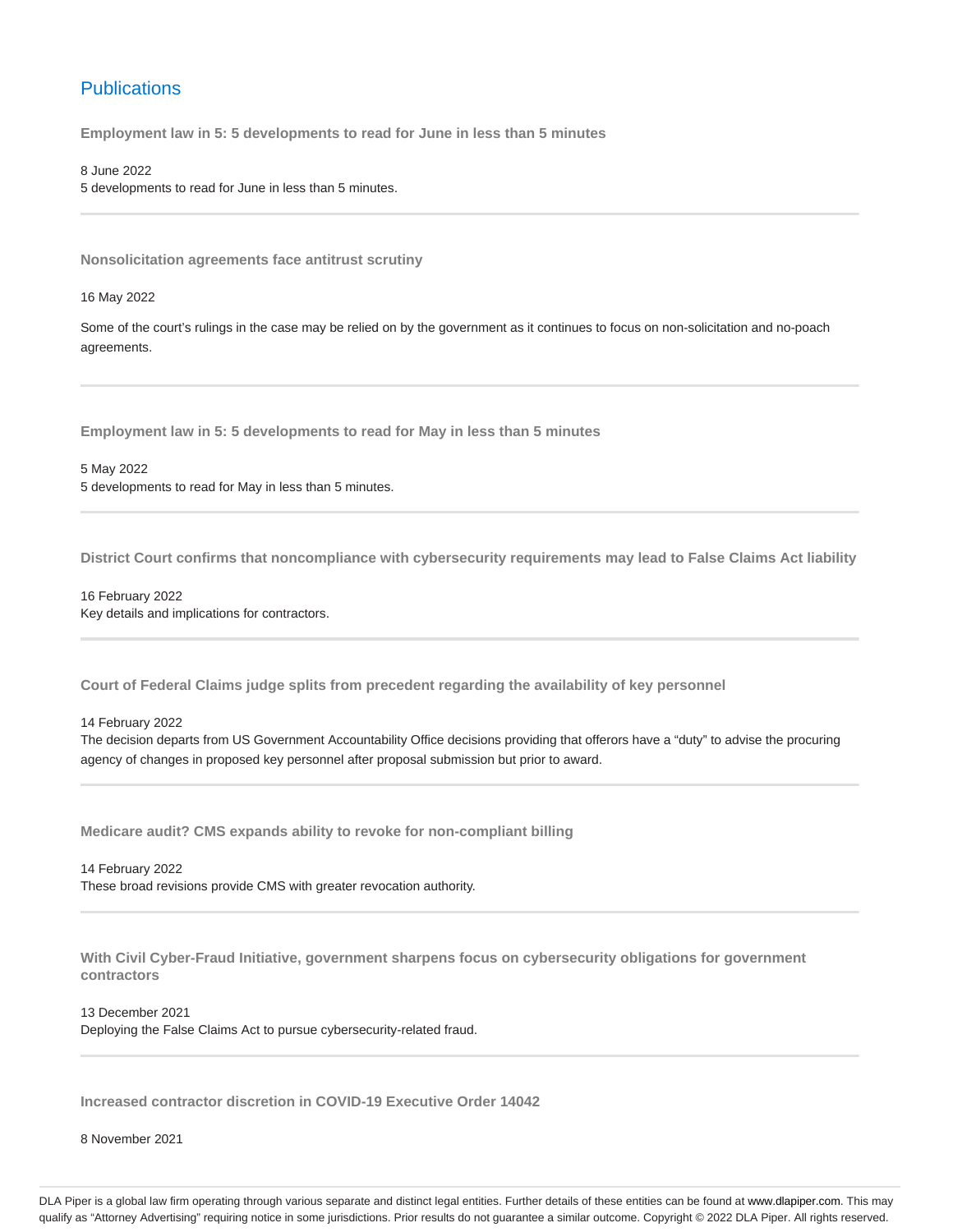**With Civil Cyber-Fraud Initiative, government sharpens focus on cybersecurity obligations for government contractors**

1 November 2021

Acting Assistant Attorney General Brian Boynton recently discussed how the Civil Cyber-Fraud Initiative would use the False Claims Act to pursue cybersecurity-related fraud.

**Cybersecurity obligations for government contractors – focus on them before the government focuses on you**

22 September 2021 Liability under the False Claims Act can be financially debilitating, particularly for small and mid-size contractors.

**Seventh Circuit adopts objective reasonableness standard for False Claims Act liability**

1 September 2021 Key details and takeaways.

**Whatever your sector, ransomware attacks are changing how to think about platform security risk: Action steps**

14 June 2021 In an increasingly digitized economy, creating awareness of platform security risks is critical.

**Supreme Court significantly limits the scope of the Computer Fraud and Abuse Act**

4 June 2021 The decision will largely gut the CFAA as a tool for addressing insider data theft.

**What does the cybersecurity executive order mean for federal government contractors and their supply chains?**

19 May 2021 Key sections of the EO that are likely to impact federal contractors and the practical effects of those requirements.

**President Biden issues broad-ranging Executive Order on cybersecurity**

13 May 2021

The EO sets forth new requirements for federal agencies and government service providers.

**New minimum wage requirements for federal contractors: Key takeaways**

4 May 2021

The EO requires that all employees working "on or in connection with" a federal government contract be paid a minimum of \$15 per

DLA Piper is a global law firm operating through various separate and distinct legal entities. Further details of these entities can be found at www.dlapiper.com. This may qualify as "Attorney Advertising" requiring notice in some jurisdictions. Prior results do not guarantee a similar outcome. Copyright @ 2022 DLA Piper. All rights reserved.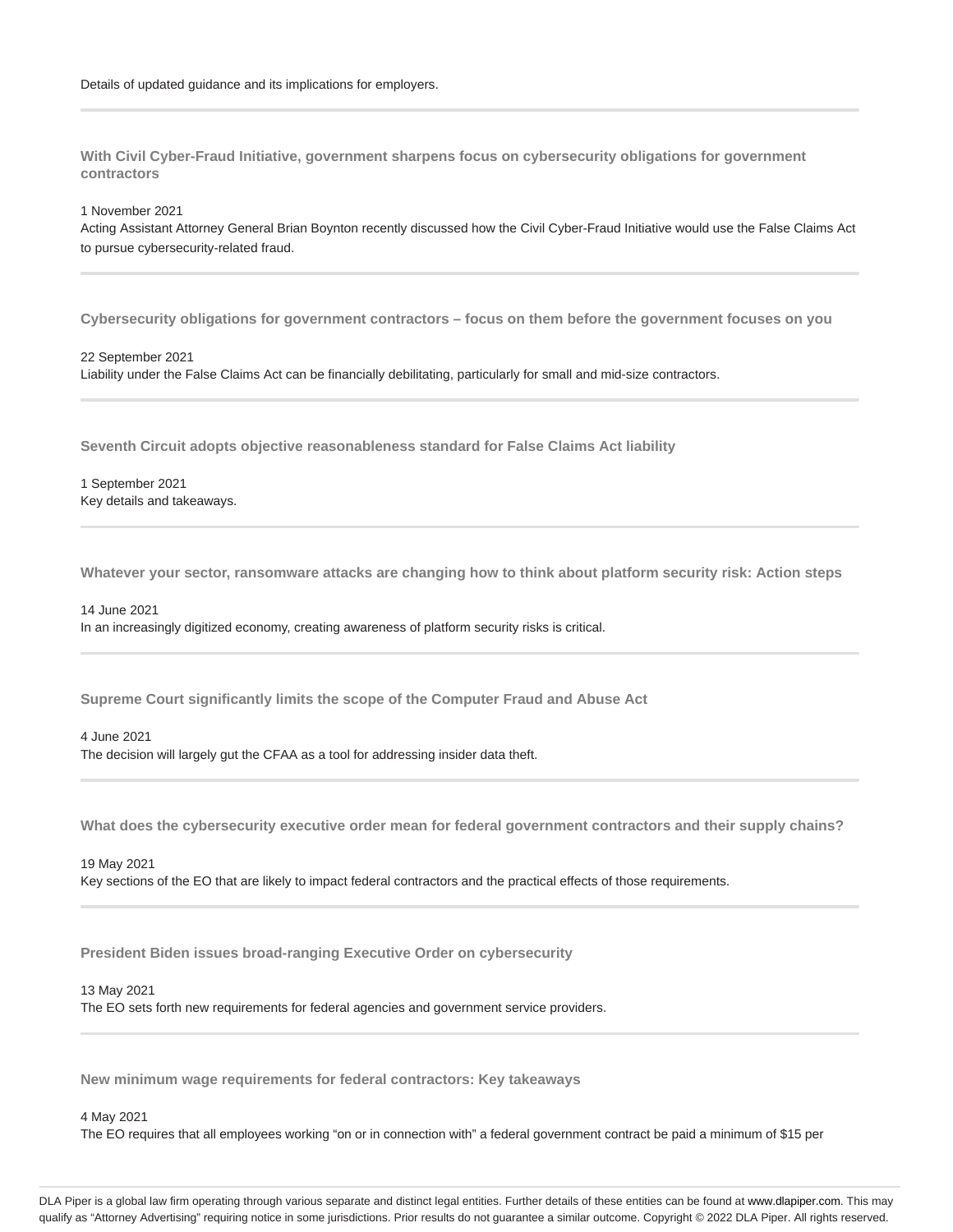**Boardroom Brexit: What the deal means for funding and procurement**

## 31 December 2020 BOARDROOM BREXIT

The TCA provides last-minute clarity for UK companies and organisations that participate in EU funded projects, or receive funding and investment through EU programmes, such as Horizon Europe.

**Landmark artificial intelligence legislation advances toward becoming law**

## 16 December 2020 AI OUTLOOK

An overview of the key AI initiatives and funding set out in the defense bill.

**Navigating risk and compliance in government contracts M&A**

14 December 2020 Webinar now available: government contracts and pre-closing diligence.

**Practical Compliance**

## 8 December 2020 PRACTICAL COMPLIANCE

Q4 2020: Spotlight on real estate COVID-19 compliance.

**CMS, OIG finalize Stark and AKS overhaul – paving the way for value-based care**

25 November 2020 We highlight some of the most important ways in which HHS followed through on its ideas from 2019, as well as the instances where they pivoted in reaction to public comments.

**Contracting for the climate: The Climate Contract Playbook is a trove of climate clauses**

11 November 2020

Contracts have become an essential vehicle for companies seek to mitigate their environmental risks and limit their carbon footprints.

**New Executive Order "Combating Race and Sex Stereotyping" – what federal contractors need to know**

#### 7 October 2020

The EO prohibits federal contractors, subcontractors and certain grant recipients from using "any workplace training that inculcates in its employees any form of race or sex stereotyping or any form of race or sex scapegoating."

DLA Piper is a global law firm operating through various separate and distinct legal entities. Further details of these entities can be found at www.dlapiper.com. This may qualify as "Attorney Advertising" requiring notice in some jurisdictions. Prior results do not guarantee a similar outcome. Copyright @ 2022 DLA Piper. All rights reserved.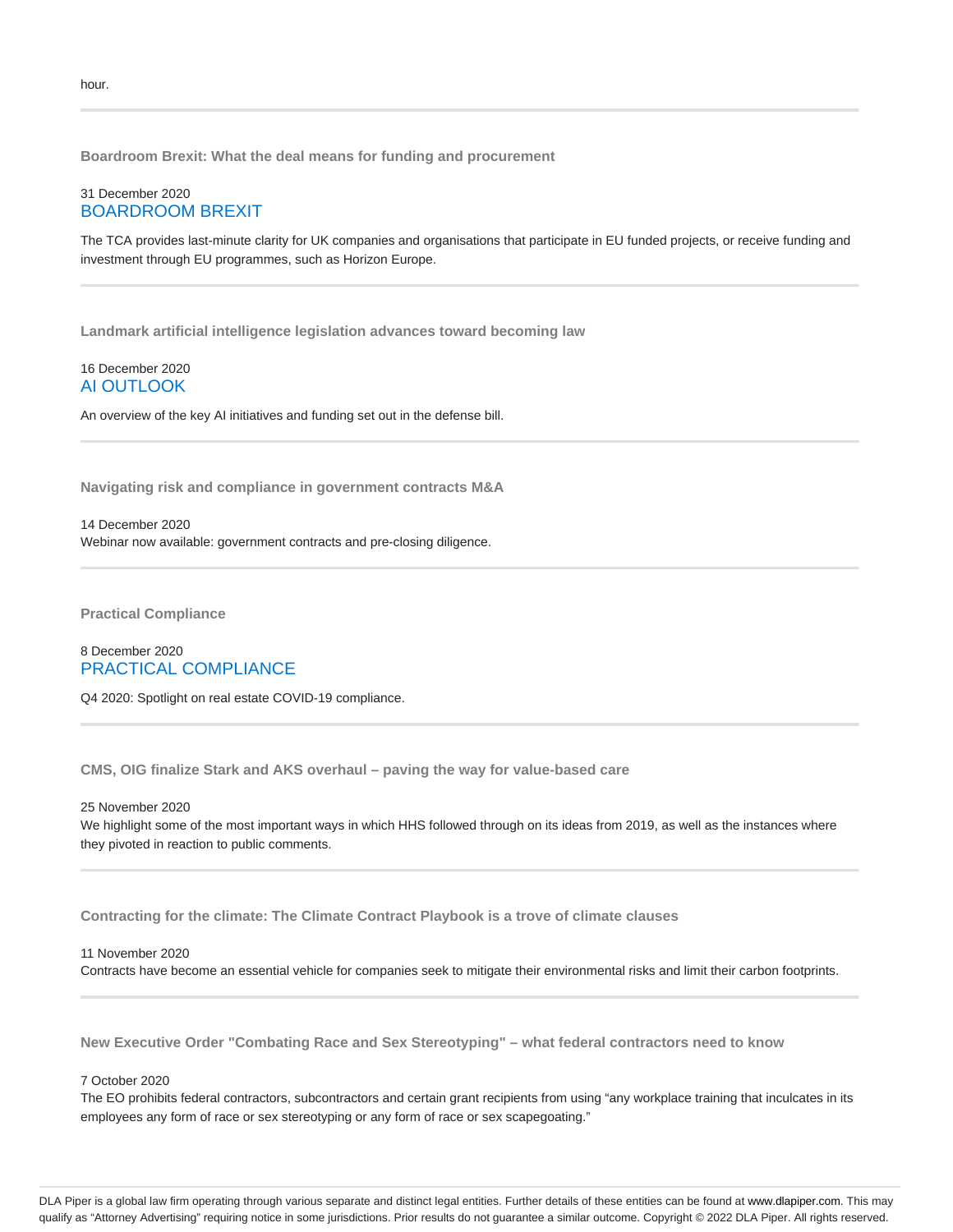**Into the unknown: DoD's long-awaited cybersecurity rule leaves critical questions unanswered**

#### 5 October 2020

The rule leaves open a number of critical questions.

**SBA creates administrative process for appealing PPP loan decisions**

#### 2 September 2020

Under the process, a borrower may challenge written decisions by the SBA regarding ineligibility and loan forgiveness.

**Australia makes changes in defense and procurement strategy**

13 August 2020

Australia is implementing changes in its defense strategy and procurement rules that are important to international contractors.

**Universal Health Services: contractors take note − Supreme Court approves implied certification theory of False Claims Act liability**

22 JUN 2016 The Court's recognition of "implied certification" theory resolves a circuit split in favor of a more expansive view of the Act.

**Should I file a bid protest? A checklist of essential questions and considerations**

## 18 SEP 2014 What are the questions a thoughtful CEO or General Counsel should ask when deciding whether to file a bid protest?

**The Cybersecurity Framework: Administration, Congress move to incentivize private-sector cooperation, strengthen federal acquisition process**

12 SEP 2013

# EVENTS

Previous

**Planning for an Uncertain World**

16 November 2020 TECHLAW EVENT SERIES

Webinar

DLA Piper is a global law firm operating through various separate and distinct legal entities. Further details of these entities can be found at www.dlapiper.com. This may qualify as "Attorney Advertising" requiring notice in some jurisdictions. Prior results do not guarantee a similar outcome. Copyright © 2022 DLA Piper. All rights reserved.